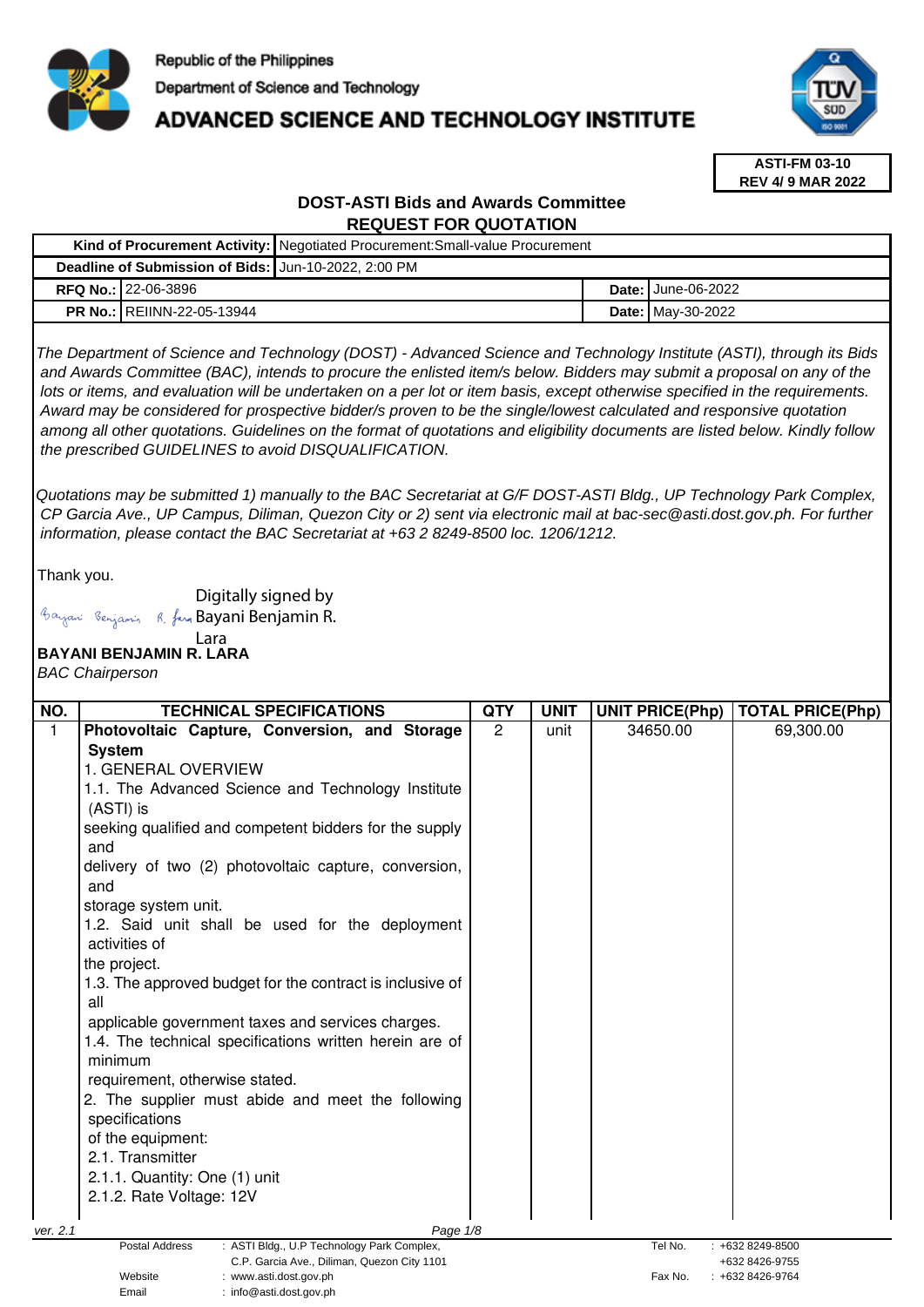| 2.1.3. Max. PV Charging Current: 30A                     |   |     |          |           |
|----------------------------------------------------------|---|-----|----------|-----------|
| 2.1.4.600W                                               |   |     |          |           |
| 2.2. Receiver                                            |   |     |          |           |
| 2.2.1. Quantity: One (1) unit                            |   |     |          |           |
| 2.2.2. Rate Voltage: 12V                                 |   |     |          |           |
| 2.2.3. Max. PV Charging Current: 10A                     |   |     |          |           |
| 2.2.4.300W                                               |   |     |          |           |
| 3. WARRANTY AND AFTER SALES SUPPORT                      |   |     |          |           |
| 3.1. The unit must carry one (1) year warranty for other |   |     |          |           |
| parts and                                                |   |     |          |           |
| services that covered defects in materials and           |   |     |          |           |
| workmanship.                                             |   |     |          |           |
| 3.2. Replacement unit should be provided for defective   |   |     |          |           |
| units,                                                   |   |     |          |           |
| fifteen (15) calendar days upon receipt of notice from   |   |     |          |           |
| End-users/DOST-ASTI Property and Supply Section.         |   |     |          |           |
| 3.2.1. Defective unit may be defined as units not        |   |     |          |           |
| working upon                                             |   |     |          |           |
| testing or units that have failed to work after testing  |   |     |          |           |
| within seven                                             |   |     |          |           |
| (7) calendar days from purchase.                         |   |     |          |           |
| 3.3. End- users must be able to request technical        |   |     |          |           |
| support by                                               |   |     |          |           |
| phone or email. Moreover, technical support service      |   |     |          |           |
| should be                                                |   |     |          |           |
| available and can reached from Mondays to Fridays at     |   |     |          |           |
| 8am-5pm                                                  |   |     |          |           |
| subject upon the availability of the aforementioned.     |   |     |          |           |
| 3.3.1. The end-user should receive feedbacks and         |   |     |          |           |
| responses                                                |   |     |          |           |
| from the third party twenty-four (24) hours after the    |   |     |          |           |
| inquiry or<br>concern was made.                          |   |     |          |           |
|                                                          |   |     |          |           |
| 4. PAYMENT AND DELIVERY TERMS                            |   |     |          |           |
| 4.1. Delivery of Goods and/or performance of services    |   |     |          |           |
| shall be                                                 |   |     |          |           |
| made by the supplier on or before 24 June 2022 upon      |   |     |          |           |
| issuance                                                 |   |     |          |           |
| of Notice to Proceed.                                    |   |     |          |           |
| 4.2. The photovoltaic capture, conversion, and storage   |   |     |          |           |
| system                                                   |   |     |          |           |
| unit must be brand new and unused.                       |   |     |          |           |
| 4.3.<br>Payment<br>shall<br>be<br>made<br>only<br>upon   |   |     |          |           |
| certification/acceptance                                 |   |     |          |           |
| by End User to the effect that the Goods have been       |   |     |          |           |
| rendered or                                              |   |     |          |           |
| delivered in accordance with the terms of this Contract  |   |     |          |           |
| and have                                                 |   |     |          |           |
| been duly inspected and accepted. No payment shall       |   |     |          |           |
| be made                                                  |   |     |          |           |
| for services not yet rendered of for the supplies and    |   |     |          |           |
| material not                                             |   |     |          |           |
| yet delivered under this Contract.                       |   |     |          |           |
| 4.4. The price of the bid must be inclusive of           |   |     |          |           |
| government tax and                                       |   |     |          |           |
| fees.                                                    |   |     |          |           |
| <b>BLANK SIM CARDS</b>                                   | 1 | set | 13000.00 | 13,000.00 |
| 1. GENERAL OVERVIEW                                      |   |     |          |           |
| 1.1. The Advanced Science and Technology Institute       |   |     |          |           |
|                                                          |   |     |          |           |
| Page 2/8                                                 |   |     |          |           |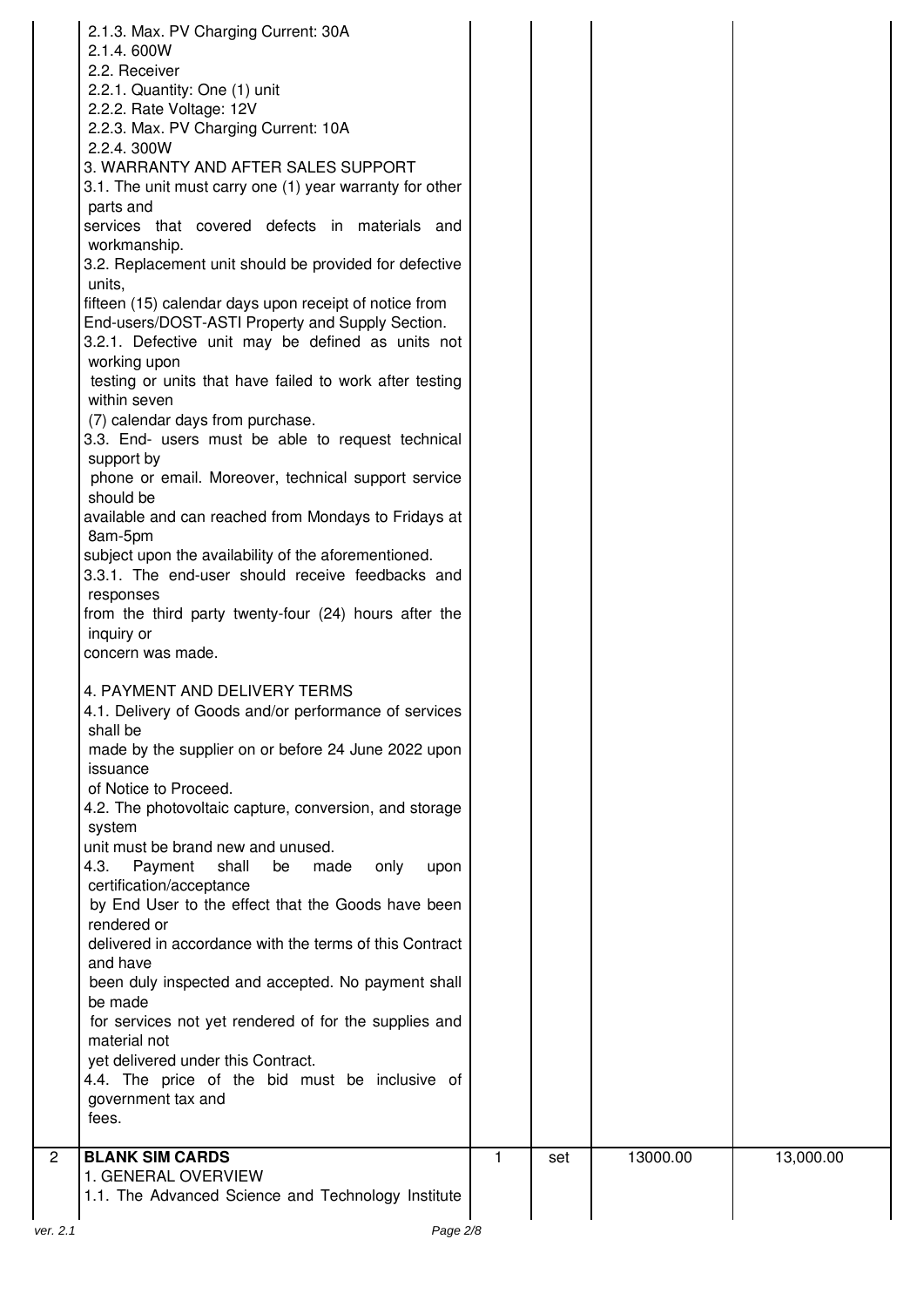| (ASTI) is                                                               |  |  |
|-------------------------------------------------------------------------|--|--|
| seeking qualified and competent bidders for the supply                  |  |  |
| and                                                                     |  |  |
| delivery of one (1) set of Blank SIM Cards.                             |  |  |
| 1.2. Said unit shall be used for the testing activities of              |  |  |
| the project.                                                            |  |  |
| 1.3. The approved budget for the contract is inclusive of               |  |  |
| all                                                                     |  |  |
| applicable government taxes and services charges.                       |  |  |
| 1.4. The technical specifications written herein are of                 |  |  |
| minimum                                                                 |  |  |
| requirement, otherwise stated.                                          |  |  |
| 2. The supplier must abide and meet the following                       |  |  |
| specifications                                                          |  |  |
| of the units:                                                           |  |  |
| 2.1. 100pcs/lot Writable Programable Blank SIM                          |  |  |
| 2.2. 4G LTE USIM Card                                                   |  |  |
| 2.3. Compatible: GSM+WCDMA+4G FDD LTE                                   |  |  |
| 3. WARRANTY AND AFTER SALES SUPPORT                                     |  |  |
| 3.1. The unit must carry one (1) year warranty for other                |  |  |
| parts and                                                               |  |  |
| services that covered defects in materials and                          |  |  |
| workmanship.                                                            |  |  |
| 3.2. Replacement unit should be provided for defective                  |  |  |
| units,                                                                  |  |  |
| fifteen (15) calendar days upon receipt of notice from                  |  |  |
| End-users/DOST-ASTI Property and Supply Section.                        |  |  |
| 3.2.1. Defective unit may be defined as units not                       |  |  |
| working upon<br>testing or units that have failed to work after testing |  |  |
| within seven                                                            |  |  |
| (7) calendar days from purchase.                                        |  |  |
| 3.3. End- users must be able to request technical                       |  |  |
| support by                                                              |  |  |
| phone or email. Moreover, technical support service                     |  |  |
| should be                                                               |  |  |
| available and can reached from Mondays to Fridays at                    |  |  |
| 8am-5pm                                                                 |  |  |
| subject upon the availability of the aforementioned.                    |  |  |
| 3.3.1. The end-user should receive feedbacks and                        |  |  |
| responses                                                               |  |  |
| from the third party twenty-four (24) hours after the                   |  |  |
| inquiry or                                                              |  |  |
| concern was made.                                                       |  |  |
| 4. PAYMENT AND DELIVERY TERMS                                           |  |  |
| 4.1. Delivery of Goods and/or performance of services<br>shall be       |  |  |
| made by the supplier on or before 24 June 2022 upon                     |  |  |
| issuance                                                                |  |  |
| of Notice to Proceed.                                                   |  |  |
| 4.2. The blank sim card set must be brand new and                       |  |  |
| unused.                                                                 |  |  |
| 4.3.<br>Payment<br>shall<br>be<br>made<br>only<br>upon                  |  |  |
| certification/acceptance                                                |  |  |
| by End User to the effect that the Goods have been                      |  |  |
| rendered or                                                             |  |  |
| delivered in accordance with the terms of this Contract                 |  |  |
| and have                                                                |  |  |
| been duly inspected and accepted. No payment shall                      |  |  |
| be made                                                                 |  |  |
| for services not yet rendered of for the supplies and                   |  |  |
|                                                                         |  |  |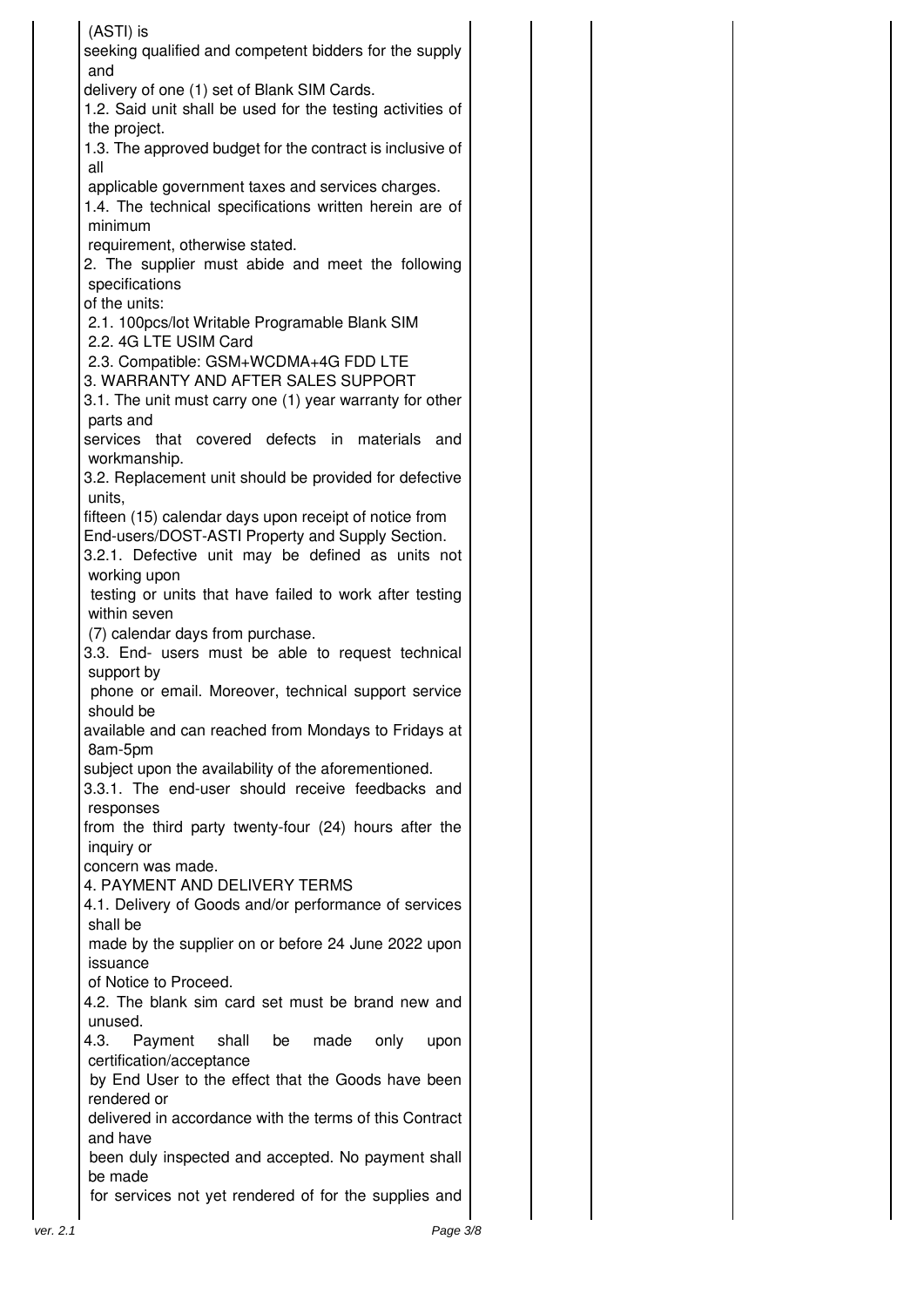|          | material not<br>yet delivered under this Contract.<br>4.4. The price of the bid must be inclusive of<br>government tax and<br>fees.                                                                                                                                                                                                                                                                                                                                                                                                                                                                                                                                                                                                                                                                                                                                                                                                                                                                                                                                                                                                                                                                                                                                                                                                                                                                                                                                                                                                                                                                                                                                                                                                                                                                                                                              |                |      |          |           |
|----------|------------------------------------------------------------------------------------------------------------------------------------------------------------------------------------------------------------------------------------------------------------------------------------------------------------------------------------------------------------------------------------------------------------------------------------------------------------------------------------------------------------------------------------------------------------------------------------------------------------------------------------------------------------------------------------------------------------------------------------------------------------------------------------------------------------------------------------------------------------------------------------------------------------------------------------------------------------------------------------------------------------------------------------------------------------------------------------------------------------------------------------------------------------------------------------------------------------------------------------------------------------------------------------------------------------------------------------------------------------------------------------------------------------------------------------------------------------------------------------------------------------------------------------------------------------------------------------------------------------------------------------------------------------------------------------------------------------------------------------------------------------------------------------------------------------------------------------------------------------------|----------------|------|----------|-----------|
| 3        | 230V ac Solder Fume Extractor<br>1. GENERAL OVERVIEW<br>1.1. The Advanced Science and Technology Institute<br>(ASTI) is<br>seeking qualified and competent bidders for the supply<br>and<br>delivery of six (6) set of 230V ac Solder Fume<br>Extractor.<br>1.2. Said unit shall be used for the testing activities of<br>the project.<br>1.3. The approved budget for the contract is inclusive of<br>all<br>applicable government taxes and services charges.<br>1.4. The technical specifications written herein are of<br>minimum<br>requirement, otherwise stated.<br>2. The supplier must abide and meet the following<br>specifications<br>of the units:<br>2.1. Filter Type: Main Filter<br>2.2. Voltage Rating: 230V ac<br>2.3. Wattage: 22W<br>2.4. Weight: approx 930g<br>2.5. Plug Type: Type I - Australian plug<br>2.6. Approx Depth: 113mm<br>2.7. Approx Height: 212mm<br>2.8. Approx Width: 166mm<br>2.9. Can be mounted horizontally or vertically.<br>3. WARRANTY AND AFTER SALES SUPPORT<br>3.1. The unit must carry one (1) year warranty for other<br>parts and<br>services that covered defects in materials and<br>workmanship.<br>3.2. Replacement unit should be provided for defective<br>units,<br>fifteen (15) calendar days upon receipt of notice from<br>End-users/DOST-ASTI Property and Supply Section.<br>3.2.1. Defective unit may be defined as units not<br>working upon<br>testing or units that have failed to work after testing<br>within seven<br>(7) calendar days from purchase.<br>3.3. End- users must be able to request technical<br>support by<br>phone or email. Moreover, technical support service<br>should be<br>available and can reached from Mondays to Fridays at<br>8am-5pm<br>subject upon the availability of the aforementioned.<br>3.3.1. The end-user should receive feedbacks and<br>responses | $\overline{2}$ | unit | 14000.00 | 28,000.00 |
| ver. 2.1 | from the third party twenty-four (24) hours after the<br>inquiry or<br>Page 4/8                                                                                                                                                                                                                                                                                                                                                                                                                                                                                                                                                                                                                                                                                                                                                                                                                                                                                                                                                                                                                                                                                                                                                                                                                                                                                                                                                                                                                                                                                                                                                                                                                                                                                                                                                                                  |                |      |          |           |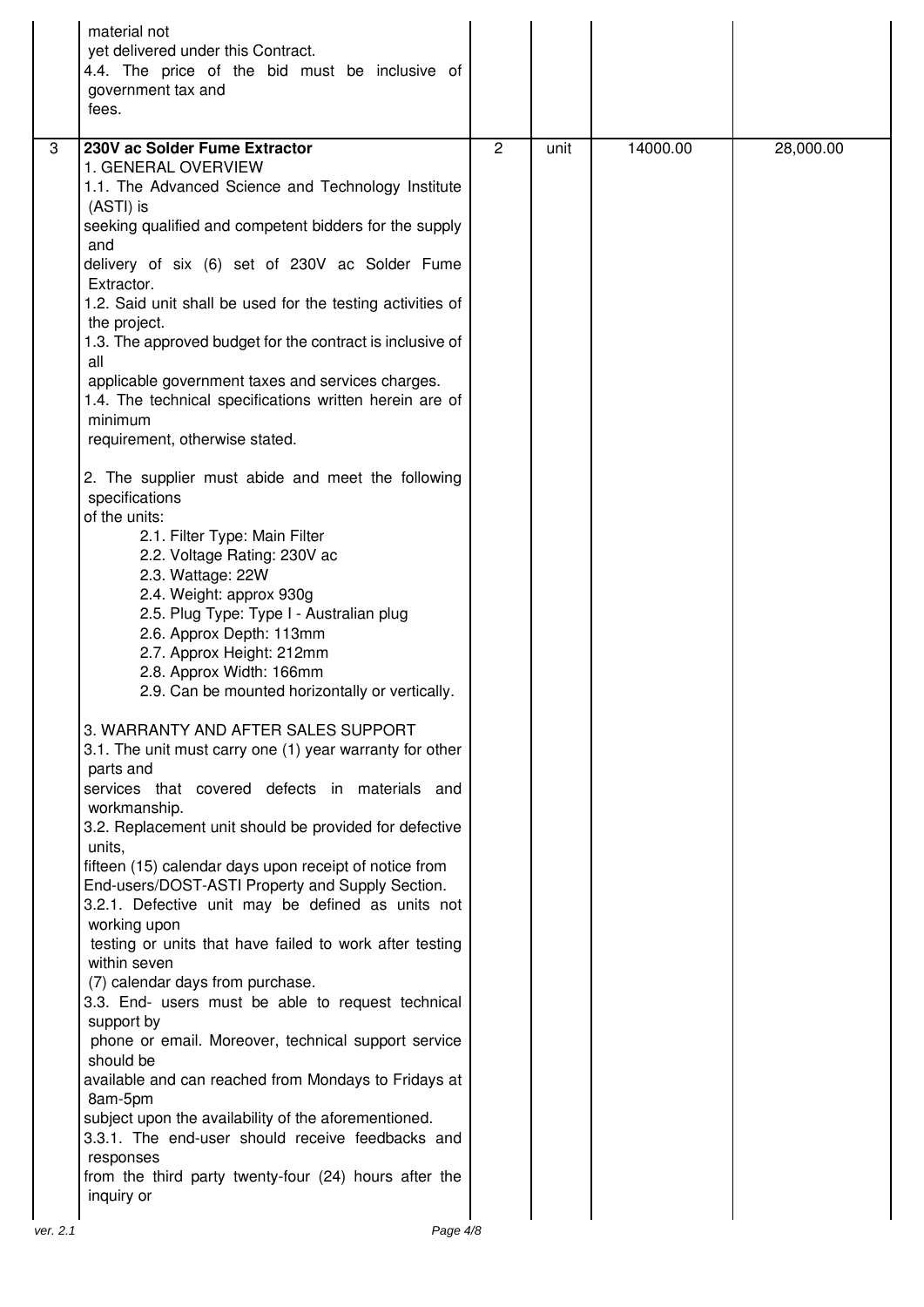| concern was made.                                                                                                                                                                                                                                                                                                                                                                                                                                                                                                                                                                                                                                                                                                                                                                                                                                                                                                                                                                                                                                                                                                                                                                                                                                                        |   |    |       |        |
|--------------------------------------------------------------------------------------------------------------------------------------------------------------------------------------------------------------------------------------------------------------------------------------------------------------------------------------------------------------------------------------------------------------------------------------------------------------------------------------------------------------------------------------------------------------------------------------------------------------------------------------------------------------------------------------------------------------------------------------------------------------------------------------------------------------------------------------------------------------------------------------------------------------------------------------------------------------------------------------------------------------------------------------------------------------------------------------------------------------------------------------------------------------------------------------------------------------------------------------------------------------------------|---|----|-------|--------|
| 4. PAYMENT AND DELIVERY TERMS<br>4.1. Delivery of Goods and/or performance of services<br>shall be<br>made by the supplier on or before 24 June 2022 upon<br>issuance<br>of Notice to Proceed.<br>4.2. The 230V ac Solder Fume Extractor units must be<br>brand new<br>and unused.<br>4.3.<br>Payment<br>shall<br>be<br>made<br>only<br>upon<br>certification/acceptance<br>by End User to the effect that the Goods have been<br>rendered or<br>delivered in accordance with the terms of this Contract<br>and have<br>been duly inspected and accepted. No payment shall<br>be made<br>for services not yet rendered of for the supplies and<br>material not<br>yet delivered under this Contract.<br>4.4. The price of the bid must be inclusive of<br>government tax and<br>fees.                                                                                                                                                                                                                                                                                                                                                                                                                                                                                    |   |    |       |        |
| $\overline{4}$<br><b>Waterproofing case for Google Pixel 3</b><br>1. GENERAL OVERVIEW<br>1.1. The Advanced Science and Technology Institute<br>(ASTI) is<br>seeking qualified and competent bidders for the supply<br>and<br>delivery of six (6) waterproofing case for google pixel 3<br>unit.<br>1.2. The approved budget for the contract is inclusive of<br>all<br>applicable government taxes and services charges.<br>1.3. The technical specifications written herein are of<br>minimum<br>requirement, otherwise stated.<br>2. SPECIFICATIONS<br>2.1. The supplier must abide and meet the following<br>specifications of the equipment/components:<br>2.1.1. 100% waterproof, dustproof, sand<br>2.1.2. Design type of Necklace<br>2.1.3. Waterproof to 10 metres deep<br>2.1.4. Texture of material: PVC, ABS<br>2.1.5. size: 17cm * 9.5cm<br>3. WARRANTY<br>3.1. All units must carry one (1) year warranty for other<br>parts and<br>services that covered defects in materials and<br>workmanship.<br>3.2. Replacement units should be provided for<br>defective units,<br>fifteen (15) calendar days upon receipt of notice from<br>End-users/DOST-ASTI Property and Supply Section.<br>3.2.1. Defective units may be defined as units not<br>working upon | 6 | pc | 55.00 | 330.00 |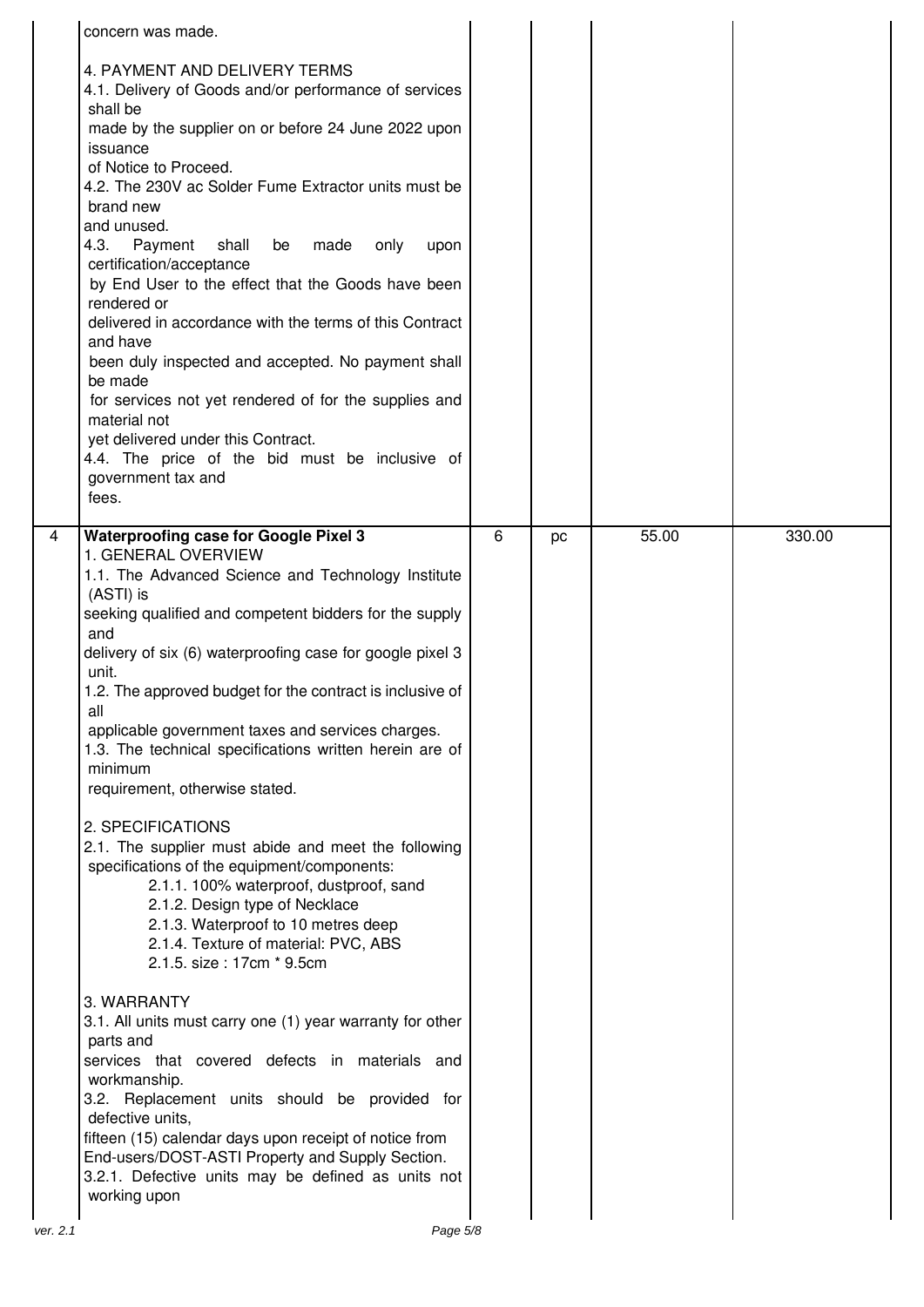| 5        | 4. PAYMENT AND DELIVERY TERMS<br>4.1. Delivery of Goods and/or performance of services<br>shall be<br>made by the supplier on or before 24 June 2022 upon<br>issuance<br>of Notice to Proceed.<br>4.2. The waterproofing case for google pixel 3 unit must<br>be brand<br>new and unused.<br>4.3.<br>Payment<br>made<br>shall<br>be<br>only<br>upon<br>certification/acceptance<br>by End User to the effect that the Goods have been<br>rendered or<br>delivered in accordance with the terms of this Contract<br>and have<br>been duly inspected and accepted. No payment shall<br>be made<br>for services not yet rendered of for the supplies and<br>material not<br>yet delivered under this Contract.<br>4.4. The price of the bid must be inclusive of<br>government tax and<br>fees.<br><b>3GPP LTE Cellular Device</b><br>1. GENERAL OVERVIEW<br>1.1. The Advanced Science and Technology Institute<br>(ASTI) is<br>seeking qualified and competent bidders for the supply | 6 | unit | 17500.00 | 105,000.00 |
|----------|-------------------------------------------------------------------------------------------------------------------------------------------------------------------------------------------------------------------------------------------------------------------------------------------------------------------------------------------------------------------------------------------------------------------------------------------------------------------------------------------------------------------------------------------------------------------------------------------------------------------------------------------------------------------------------------------------------------------------------------------------------------------------------------------------------------------------------------------------------------------------------------------------------------------------------------------------------------------------------------|---|------|----------|------------|
|          | and<br>delivery of six (6) 3GPP LTE Cellular Device unit.<br>1.2. Said unit shall be used for the testing activities of<br>the project.<br>1.3. The approved budget for the contract is inclusive of<br>all<br>applicable government taxes and services charges.<br>1.4. The technical specifications written herein are of<br>minimum<br>requirement, otherwise stated.<br>2. The supplier must abide and meet the following<br>specifications<br>of the equipment:<br>2.1. Technology: GSM / CDMA / HSPA / EVDO<br>/LTE<br>2.2. 3G bands: HSDPA 850 / 900 / 1700(AWS) /<br>1900<br>/2100<br>2.3. CDMA2000 1xEV-DO                                                                                                                                                                                                                                                                                                                                                                 |   |      |          |            |
| ver. 2.1 | 2.4. 4G bands: 1, 2, 3, 4, 5, 7, 8, 12, 13, 17, 18,<br>19, 20,<br>25, 26, 28, 29, 32, 38, 39, 40, 41, 42, 46,<br>66,71<br>2.5. Speed: HSPA 42.2/5.76 Mbps, LTE-A<br>(5CA) Cat16<br>1024/75 Mbps<br>Page 6/8                                                                                                                                                                                                                                                                                                                                                                                                                                                                                                                                                                                                                                                                                                                                                                         |   |      |          |            |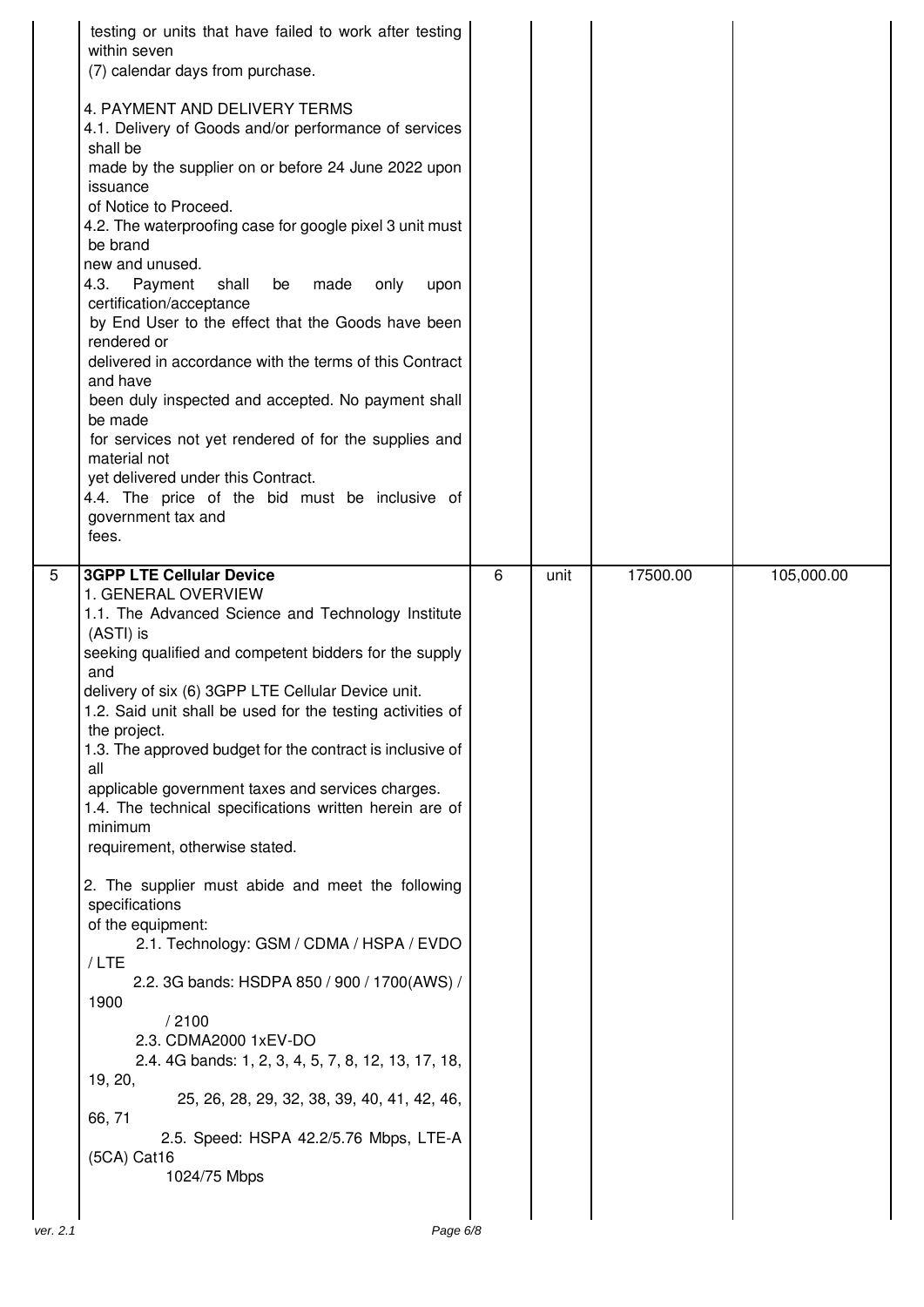| 3. WARRANTY AND AFTER SALES SUPPORT                     |                |
|---------------------------------------------------------|----------------|
| 3.1. The units must carry one (1) year warranty for     |                |
| other parts and                                         |                |
| services that covered defects in materials and          |                |
| workmanship.                                            |                |
| 3.2. Replacement units should be provided for           |                |
| defective units,                                        |                |
| fifteen (15) calendar days upon receipt of notice from  |                |
| End-users/DOST-ASTI Property and Supply Section.        |                |
| 3.2.1. Defective units may be defined as units not      |                |
| working upon                                            |                |
| testing or units that have failed to work after testing |                |
| within seven                                            |                |
| (7) calendar days from purchase.                        |                |
| 3.3. End- users must be able to request technical       |                |
| support by                                              |                |
| phone or email. Moreover, technical support service     |                |
| should be                                               |                |
| available and can reached from Mondays to Fridays at    |                |
| 8am-5pm                                                 |                |
| subject upon the availability of the aforementioned.    |                |
| 3.3.1. The end-user should receive feedbacks and        |                |
| responses                                               |                |
| from the third party twenty-four (24) hours after the   |                |
| inquiry or                                              |                |
| concern was made.                                       |                |
|                                                         |                |
| 4. PAYMENT AND DELIVERY TERMS                           |                |
| 4.1. Delivery of Goods and/or performance of services   |                |
| shall be                                                |                |
| made by the supplier on or before 24 June 2022 upon     |                |
| issuance                                                |                |
| of Notice to Proceed.                                   |                |
| 4.2. The 3GPP LTE Cellular Device unit must be brand    |                |
| new and                                                 |                |
| unused.                                                 |                |
| 4.3.<br>shall<br>only<br>Payment<br>be<br>made<br>upon  |                |
| certification/acceptance                                |                |
| by End User to the effect that the Goods have been      |                |
| rendered or                                             |                |
| delivered in accordance with the terms of this Contract |                |
| and have                                                |                |
| been duly inspected and accepted. No payment shall      |                |
| be made                                                 |                |
| for services not yet rendered of for the supplies and   |                |
| material not                                            |                |
| yet delivered under this Contract.                      |                |
| 4.4. The price of the bid must be inclusive of          |                |
| government tax and                                      |                |
| fees.                                                   |                |
| TOTAL APPROVED BUDGET FOR THE CONTRACT (ABC):           | Php 215,630.00 |
|                                                         |                |